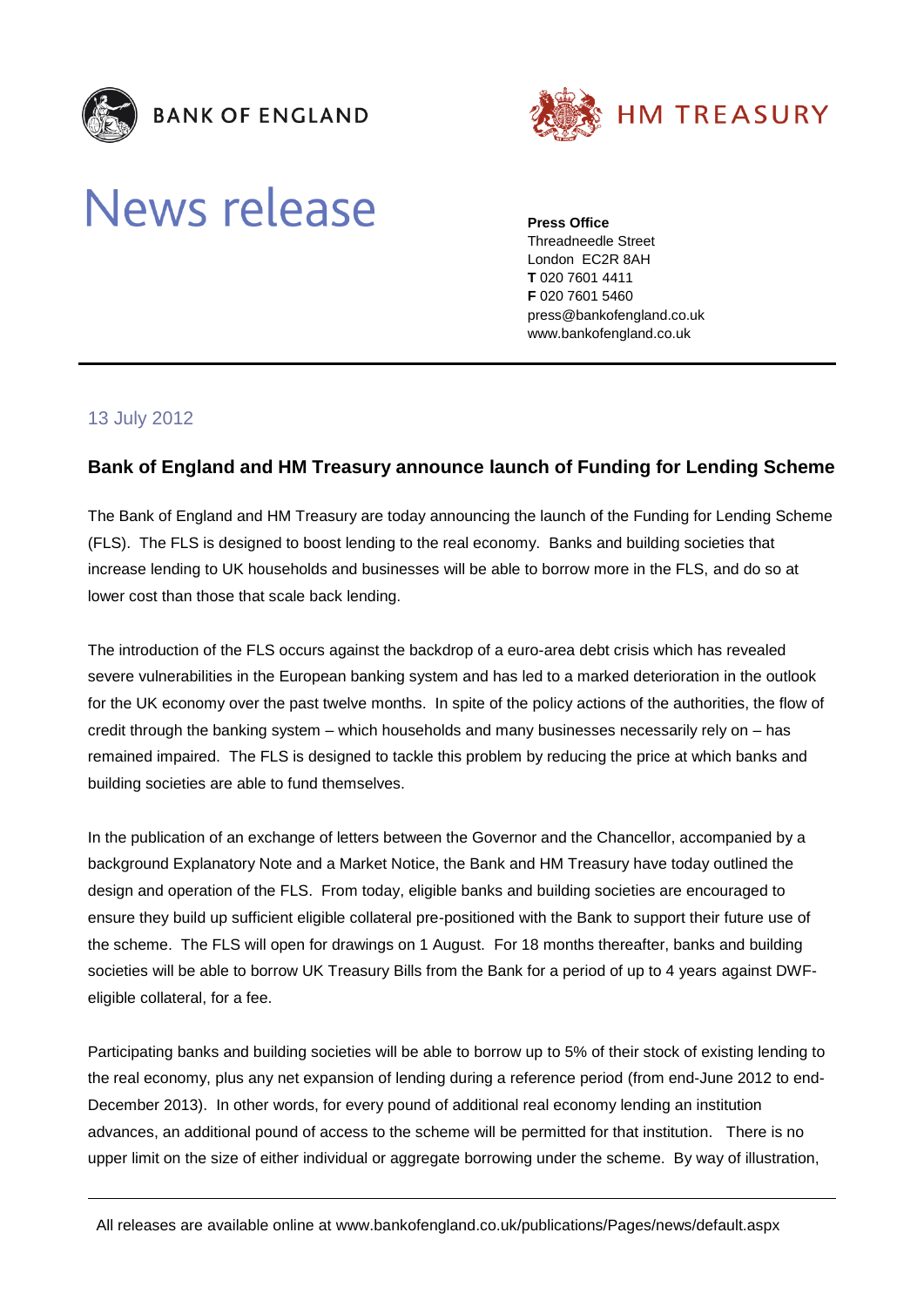5% of the stock of existing loans is equivalent to roughly £80bn across all potentially eligible banks and building societies.

The price of each institution's borrowing in the FLS will depend on its volume of lending to the real economy during the reference period. For banks or building societies maintaining or expanding their lending over that period, the fee will be 0.25% pa on the amount borrowed. After accounting for the cost of using the T-bills to borrow money, the total cost of funding for an institution using the FLS will be lower than current term funding rates, even for the strongest institutions. So as banks increase lending, their overall funding costs will fall. For banks or building societies whose lending declines, the fee will increase linearly, up to a maximum of 1.5% pa where lending decreases by 5% or more.

The FLS is designed to encourage broad participation so that as many institutions as possible have incentives to lend more to the UK real economy through, for example, business loans and residential mortgages, than they otherwise would have. Access to the scheme will be for those banks and building societies who sign up for the Bank's Discount Window Facility. Institutions will be permitted additional access to the scheme, pound-for-pound with any increase in lending, provided they have sufficient DWFeligible collateral. The amount borrowed from the Bank of England, and the amount lent to households and firms, by each participating institution will be made public by the Bank of England on a quarterly basis.

Although the Bank will not be indemnified for the operation of the FLS, the exchange of letters published today shows that the Bank has sought and received an assurance from the Government that the objectives of the Scheme lie within its remit. In addition, the FLS will be overseen by a joint Bank / HMT Oversight Board, which will meet on a quarterly basis.

Commenting on the launch of the Scheme, the Governor of the Bank of England said: "This joint action by the Bank and the Treasury creates strong incentives for banks to expand their lending to the real economy. The more banks expand lending, the more they can use the Scheme. That will encourage banks to make loans to families and businesses both cheaper and more easily available". The Chancellor of the Exchequer said: "Today's announcements aim to make mortgages and loans cheaper and more easily available, providing welcome support to businesses that want to expand and families aspiring to own their own home. The Treasury and the Bank of England are taking coordinated action to inject new confidence into our financial system and support the flow of credit to where it is needed in the real economy – showing that we are not powerless to act in the face of the eurozone debt storm."

ENDS